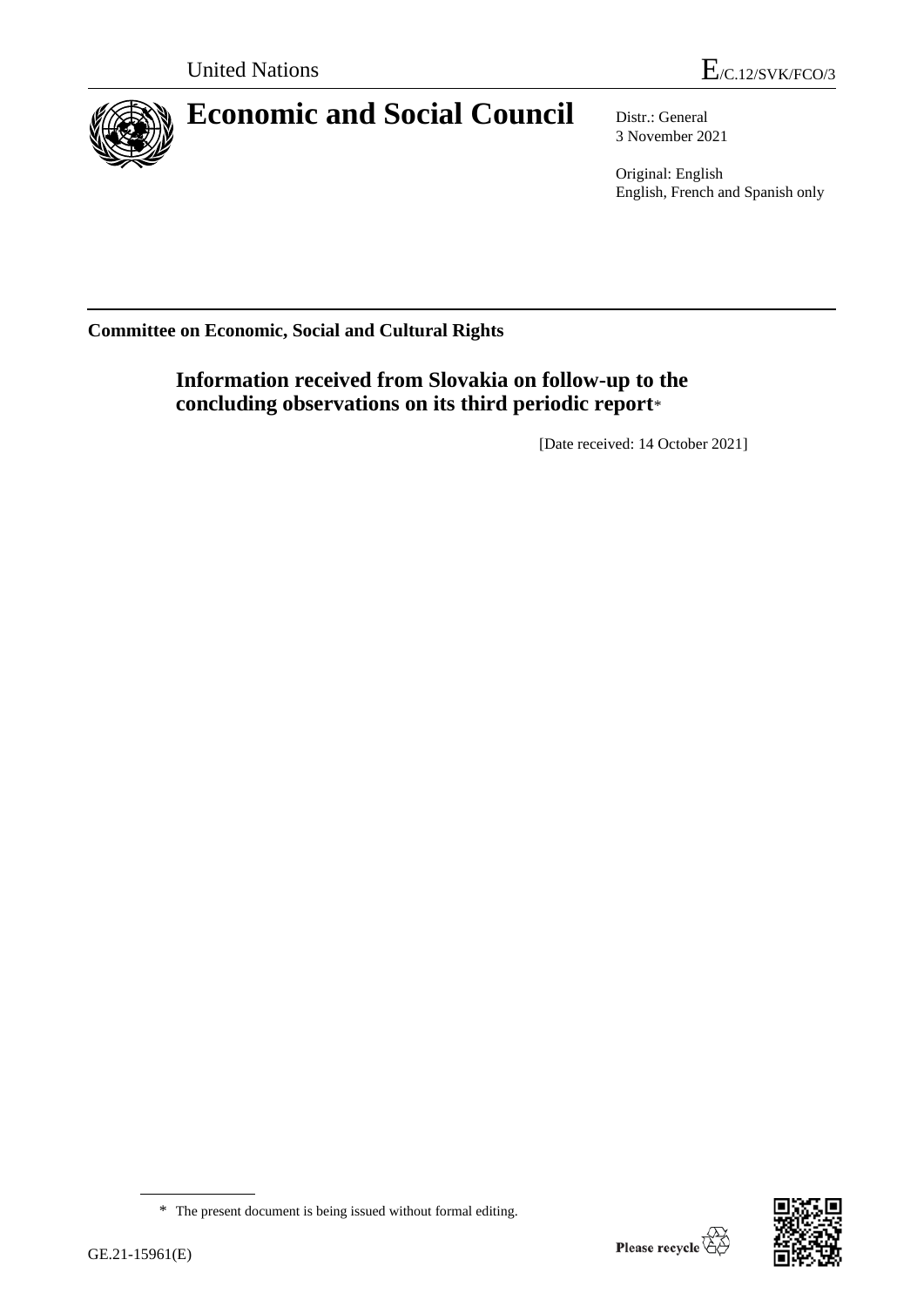1. The Government of the Slovak Republic approved by Resolution No. 712 of 11 November 2020 Report on the discussion of the Third periodic report of the Slovak Republic on the International Covenant on Economic, Social and Culture Rights and the proposal of responsible entities for the implementation of the recommendations contained in the Concluding observations of the UN Committee on Economic, Social and Cultural Rights.

2. The Slovak Republic submits information to recommendations No. 13, 45 and 51 which was prepared in cooperation with the Ministry of Justice, the Ministry of Health and the Ministry of Education, Science, Research and Sport. The information was approved by the minister for foreign and european affairs of the Slovak Republic.

## **I. Follow-up information relating to paragraph 13 of the concluding observations [\(E/C.12/SVK/CO/3\)](https://undocs.org/en/E/C.12/SVK/CO/3)**

3. The Slovak Republic (hereinafter "SR") adopted the National Program for the Development of Living Conditions of Persons with Disabilities for the years 2021 – 2030, which includes the task of preparing a draft amendment to the Anti-Discrimination Act to incorporate appropriate adjustments in all life areas of persons with disabilities in accordance with the recommendations of the UN Committee on the Rights of Persons with Disabilities by 2023.

4. Tasks related to the amendment of the Anti-Discrimination Act are also reflected in the National Strategy for Equality between Women and Men and Equal Opportunities in the SR for the years 2021–2027 and the relevant action plan (Action Plan for Equality between Women and Men and Equal Opportunities for the years 2021–2027) focusing in particular on the issue of domestic violence as one of the most serious forms of discrimination against women. Following analysing existing legislation, legislative changes should, in particular, address the issue of shifting the burden of proof to the defendant in civil disputes in which a victim of domestic violence requests an adjustment of rights and obligations, and in which the existence of partnership and domestic violence can reasonably be considered.

5. As part of the implementation of the Action Plan for the Prevention of All Forms of Discrimination for the years 2016–2019, the Slovak National Centre for Human Rights (hereinafter "SNCHR") carried out an analysis of necessary changes in anti-discrimination legislation as well as educational activities in public administration. The above analysis and its results will be possible to reflect in the preparation of a draft amendment to the Anti-Discrimination Act according to the National Action Plan for the Development of Living Conditions of Persons with Disabilities.

6. Through its Equality Body – the SNCHR – the SR provides funding for assistance to victims of discrimination, including legal advice and representation in court. Through its website, the SNCHR also receives suggestions and requests for free legal aid provision.

7. As part of ensuring the operation of the SNCHR, the budget in 2019 was significantly increased by 40% compared to 2018. In 2020, a transfer of EUR 797,822 was approved and in 2021 in the amount of EUR 850,000, which continuously increases the financing of the operation of the SNCHR.

8. Pursuant to the valid legal regulation (Article 46 of the Constitution of the SR), everyone has the right to judicial and other legal protection. The practical implementation of this right is also ensured by the SNCHR providing free legal aid to victims of discrimination.

9. In addition, the Ministry of Justice of the SR (hereinafter "MJ SR") annually supports projects aimed at raising awareness and providing legal advice to victims of discrimination in risk groups, including women, migrants and asylum seekers and people with disabilities. In 2020 and 2021, the MJ SR again supported a project focused on the education of judges in the issue of discrimination; projects focused on education related to the Holocaust in Slovakia or legal advice for risk groups.

10. As an independent educational institution, the Judicial Academy of the SR (hereinafter "JA SR") implements educational projects and continuous preparatory, language and lifelong training for judges, prosecutors and court officials. The Act on Judges and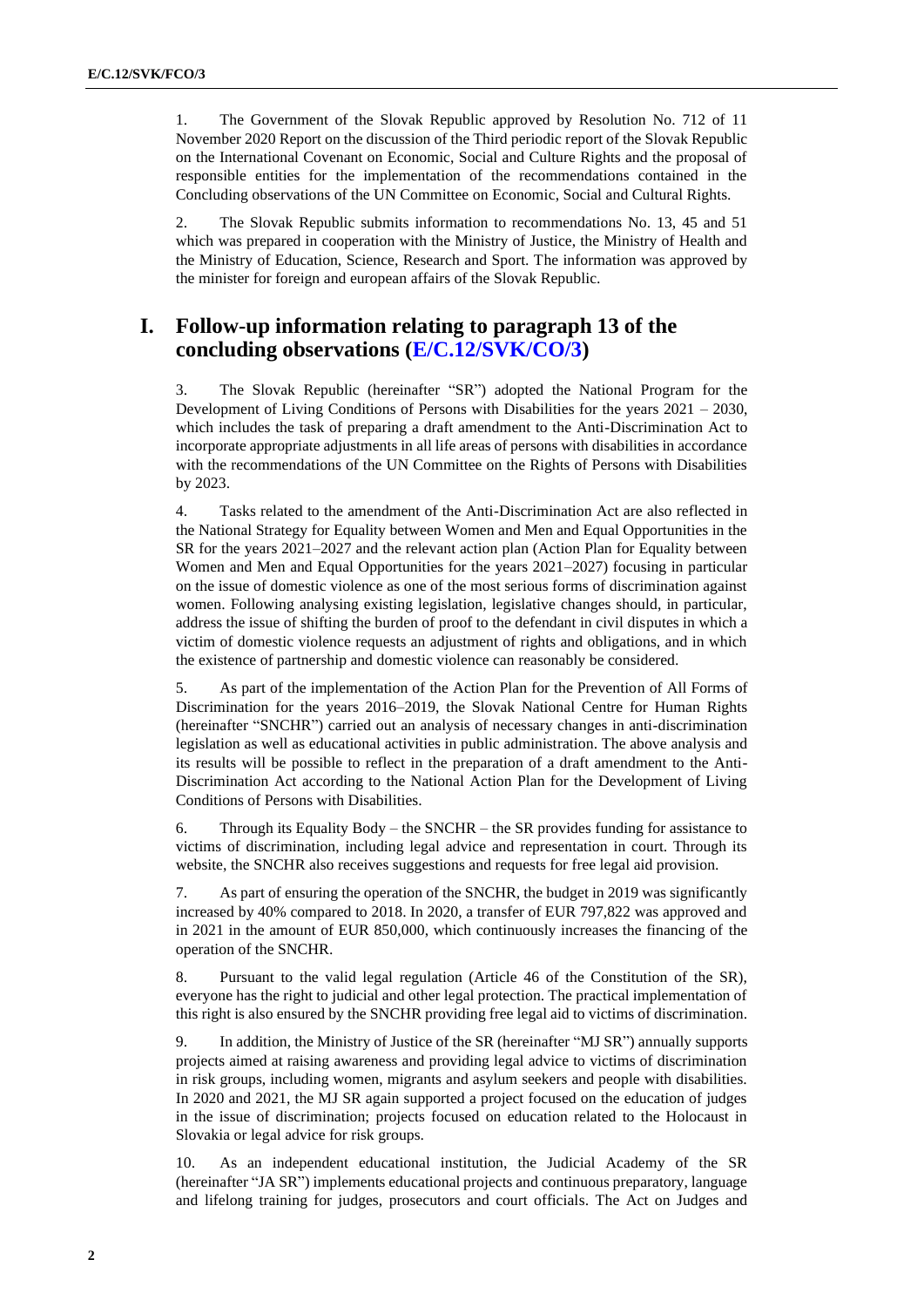Associates stipulates the obligation for any judge candidate and any judge after appointment to a position to complete preparatory education.

11. At present, education for the prevention and elimination of all discrimination forms is also implemented through projects financially supported by the MJ SR grant scheme, e.g. the 2019 project Professional strengthening of legal professions focused on the multidisciplinary application of the anti-discrimination law in counselling discriminated persons, representation before courts and preparation of court decisions and the 2020 project Education of judges and other public sector professions aimed at increasing professional competencies in application and implementation of the anti-discrimination law. In 2020, the JA SR also provided training on non-discrimination and compensation for non-pecuniary damage in employment relationships.

Every year, the JA SR also includes education related to human rights, various aspects of civil, criminal or administrative disputes and the European Court of Human Rights caselaw in its educational plan.

13. In relation to other legal professions, the training of paralegals and lawyers is provided by the Slovak Bar Association, which has joined the Council of Europe program – HELP (Human Right Education for Legal Professionals), focused on human rights education. Until 2021, this program provided mainly education aimed at victims of crime, gender-based violence (as one of the forms of discrimination) and legal guarantees for victims in criminal proceedings.

14. In 2019, within the framework of competent education and the Education of Employees of the Ministry of Justice and Acquisition of Professional Knowledge project, the MJ SR provided education to 31 employees on the topic of non-discrimination, which dealt with issues of equality between women and men, people with disabilities and nondiscrimination in general. The MJ SR implemented the same education in 2021. In 2019, the MJ SR ensured the participation of 1 employee at an international summer school on the topic: Sexual Orientation and Gender Identity in International Law: Human Rights and Other Aspects, which also addressed the case law of international judicial bodies on discrimination in relation to the rights of LGBTI persons.

15. The general Action Plan for the Prevention of All Forms of Discrimination was intended only for the period 2016–2019 and fulfilled its purpose. The SR has separate action plans setting goals in the area of preventing discrimination for individual disadvantaged groups.

## **II. Follow-up information relating to paragraph 45 of the concluding observations**

16. Healthy Regions – the contributory organization of the Ministry of Health of the SR (hereinafter "MH SR"), deals with the improvement of the situation of the Roma in excluded communities, as well as with the development of temporary compensatory health measures. The organization is currently implementing long-term National projects Healthy Community 2B and 3B, funded by the European Social Fund and the European Social Development Fund under the Human Resources Operational Program.

17. The organization aims to improve the conditions for health in marginalized Roma communities (hereinafter "MRC") through interventions in the field of social determinants of health. These efforts primarily involve lowering the barriers to access healthcare, increasing health literacy and improving health-related behaviour.

18. The core of the work conducted by Healthy Regions is primarily via the activities of health promotion assistants directly in MRCs and through health mediation, a specific type of community work focused on overcoming communication barriers, spreading health education and psycho-social support to persons living in marginalised locations. Currently, the organization has health promotion assistants in 266 municipalities with the MRC presence.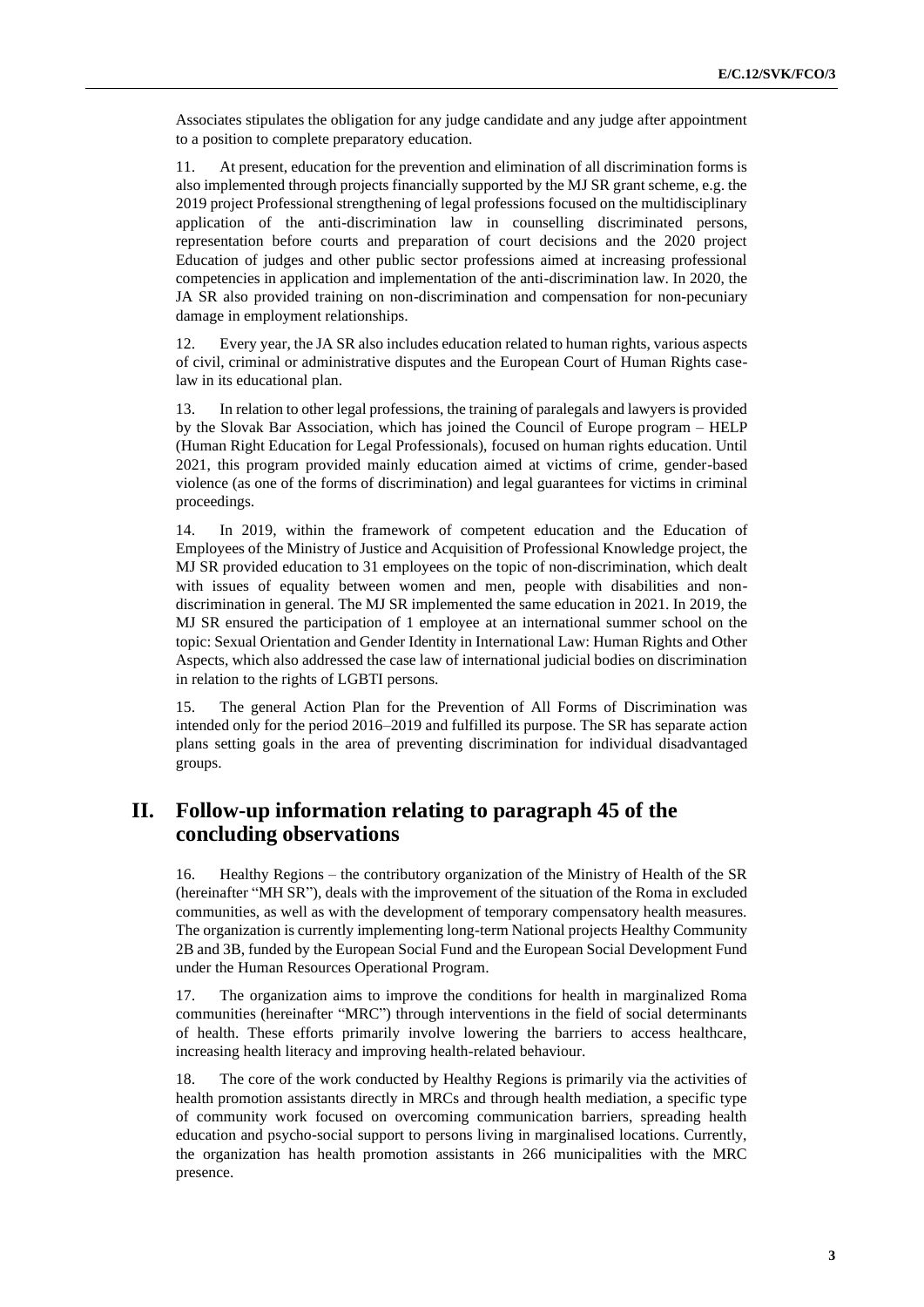19. The implementation of Health Promotion Assistants in the hospital environment (hereinafter "HPAH") has been ongoing since 2017 and is one of the overarching measures to make routine health services to MRC residents more available and has not been implemented in Slovakia until then.

20. Health promotion assistants currently work in eight hospitals in selected districts in gynecological and obstetric and the neonatal wards, where they provide support to patients and offer help to hospital staff.

21. The mentioned activity is carried out through an additional (assistance) service. The role of an HPAH is to work with patients from MRC during their stay in hospital facilities, primarily in gynecological and obstetric and paediatric wards, but also outside them. HPAHs in hospital settings complement existing health services with knowledge of the Roma language and empathy. As they know the environment of MRC well, they know how to put themselves in their shoes, and hence this target group accepts them better. Trained HPAHs with knowledge of the Roma language and the MRC environment from which patients come can significantly contribute to overcoming barriers in providing health care, patients-wise and staff-wise.

22. Healthy regions also operate in the hospital environment through the intervention type of health promotion assistants' implementation in order to gradually eliminate shortcomings in the area of communication between the staff and people from marginalized communities. The topic of segregated/separate rooms is complex. It cannot be completely ruled out in practice, particularly because Roma women naturally tend to other Roma women, and women from the majority are willing to pay extra for above-standard, separate rooms in most cases.

23. One of the goals of the Strategy for Equality, Inclusion and Roma Participation until 2030 is to ensure equal health care accessibility for MRC. As part of this goal, the creation of a system for evaluating complaints of discrimination in health care facilities is planned.

24. The priority of the SR is equality in ensuring accessible and quality health care for all citizens, including reflection on all human rights aspects. National legislation takes full account of patients' rights enshrined in international conventions.

25. The SR has adopted systemic, legislative and other practical measures to ensure the performance of sterilizations as a medical procedure and a method of contraception, which is available to women at their request. An institute of informed consent has been set up. The medical performance of sterilization is defined in Section 40 of the Health Care Act as the prevention of fertility without removing or damaging a person's gonads. The conditions of sterilization are specifically, effectively and systemically regulated in this Act. Sterilization is contingent upon a written request submitted to the sterilization provider and written informed consent after prior instruction from a person fully competent to take legal actions or the statutory representative of an individual unable to give informed consent, or based on a court decision upon request from such statutory representative. Instructions prior to informed consent must be provided in the manner prescribed by law and must include information on alternative methods of contraception and planned parenthood, possible changes in living conditions that led to the sterilization application, medical consequences of sterilization as a method of irreversible fertility prevention and possible sterilization failure. Sterilization cannot be performed in less than 30 days after informed consent is provided. The legislation contains examples of informed consent in the national language and in nine languages of national minorities, including the Roma language.

26. It can be declared that during more than ten years of its operation, based on the longterm experience of the Healthy Regions organization and the implementation of Healthy Community projects in the past, a large network of field staff (more than 300 people) recorded no cases of involuntary sterilization of Roma women.

27. All past cases of alleged involuntary sterilization of Roma women were properly investigated by law enforcement authorities following applicable legislation. The investigation gathered all the available evidence necessary to fully determine the facts of the case and to clarify the facts relevant to the decision. The results of the investigation showed no forced sterilizations or other attacks on the reproductive freedom of Roma in Slovakia,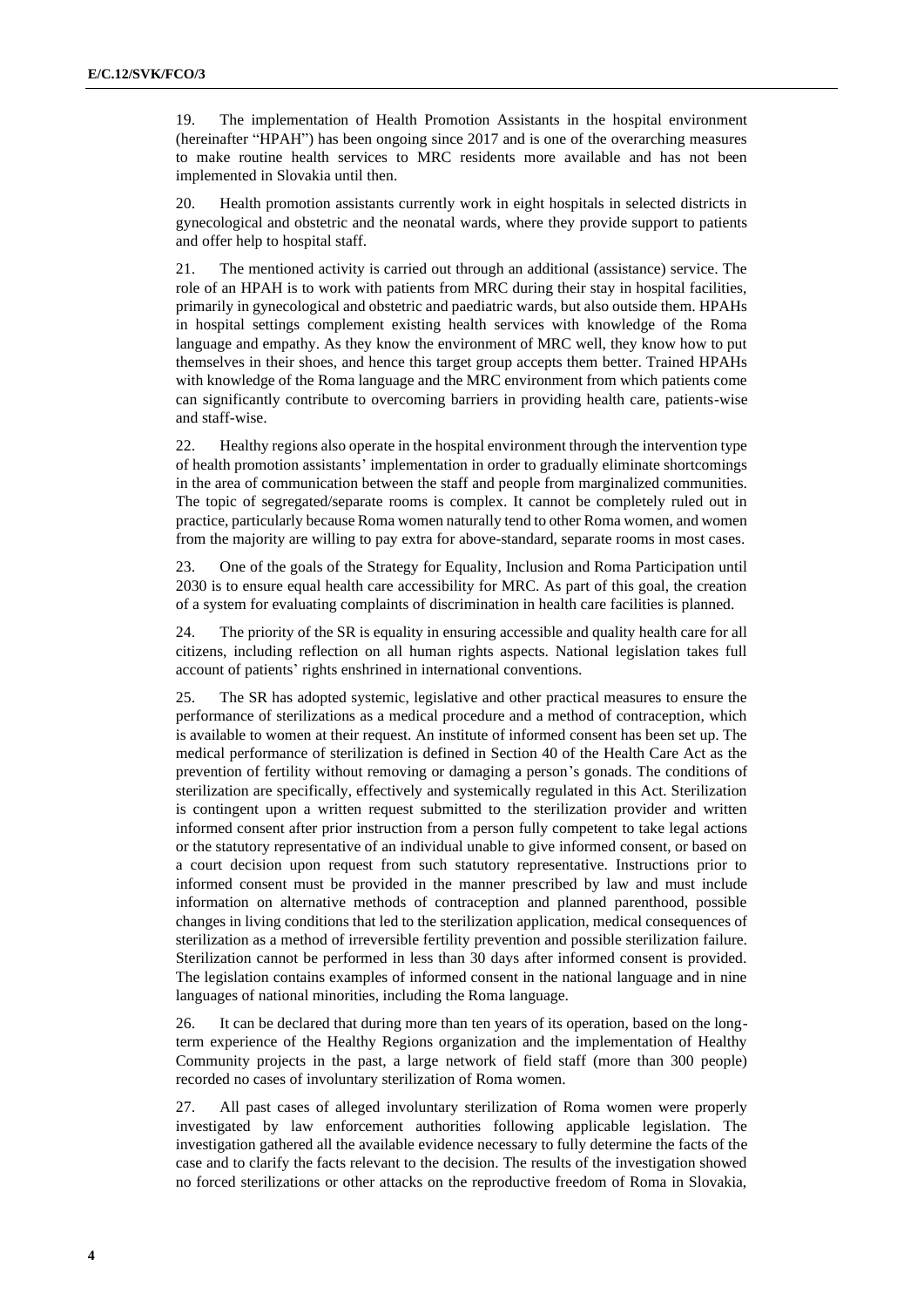and no sterilization was performed with the intention of preventing the birth of children in the Roma ethnic group in Slovakia.

28. The provision of Section 1 of the Criminal Procedure Code enshrines the general obligation of law enforcement authorities and courts at each individual stage of criminal proceedings to proceed in such a way that the subject of the law is fulfilled, i.e. proper detection of criminal offences and fair punishment of their perpetrators and that the proceeds of crime be confiscated. The duty of a police officer to conduct an expeditious, legal and thorough investigation is regulated in the relevant provisions of the Criminal Procedure Code.

29. Pursuant to Section 230 of the Criminal Procedure Code, the prosecutor shall perform supervision over compliance with the law prior to the commencement of prosecution and during pre-trial proceedings. The prosecutor's review of the legality of the procedure and decisions of police officers in criminal proceedings within the prosecutor's supervision is a control mechanism with effective means of correcting possible mistakes of police officers in criminal proceedings and ensuring a proper investigation of the criminal case.

30. The current valid legal regulation of criminal proceedings in the SR does not contain any discriminatory provisions by which it would unequally assess Roma women who have become victims of crime in access to justice and a proper and thorough investigation of their criminal case.

31. In the event of new cases of forced sterilization, anyone has the opportunity to contact law enforcement authorities and file a complaint of a criminal offence with the police or the prosecutor's office.

32. There is a valid legal regulation in the SR, which should prevent illegal sterilizations, and in 2021 the MJ SR and the MH SR plan to submit a proposal for possible measures to compensate these victims.

33. The existing legislation in the SR offers victims of forced sterilization the opportunity to claim compensation for the damage caused. Pursuant to Section 46(3) of the Criminal Procedure Code, the injured party who, according to the Criminal Procedure Code, is legally entitled to compensation for the damage caused to him by the offence committed by the accused, is also entitled to ask the court to require the accused, in the sentence, to pay compensation for that damage; the injured party must submit an application at the latest by the conclusion of the pre-trial investigation or expedited investigation stage. According to the Act on Victims of Crime, a victim of a violent crime also has the right to claim one-off financial compensation from the state. In the legal system of the SR, it is also possible to claim compensation through an action filed in civil proceedings before the competent court for causing material damage as well as non-material damage.

34. To investigate the possible sterilization without informed consent (since 2004) *pro futuro*, the Health Care Surveillance Authority was established in 2004 by the Act on Health Insurance Companies and Health Care Supervision as an independent institution and legal entity entrusted in the field of public administration with the supervision of the provision of health and nursing care and public health insurance. Pursuant to Section 18(1)(c) supervises the provision of nursing care by supervising its proper provision.

35. At the same time, it should be noted that there has been significant support for the education of doctors, with emphasis on the need for instruction and obtaining informed consent before sterilization of a person in the national language and the languages of national minorities.

36. It shall also apply that if a person believes they have not been provided with healthcare correctly or that another decision of the healthcare professional in connection with the provision of healthcare or healthcare-related services is incorrect, they have the right to seek redress from the provider. The provider is obliged to inform the applicant in writing about the processing method of the application no later than 30 days from the submission of the application if the content of the application does not indicate the need to act immediately or within a shorter period.

37. At the same time, Section 159(2) of the Criminal Code states the facts of unauthorized sterilization of a natural person, which could allow in some cases (if this crime was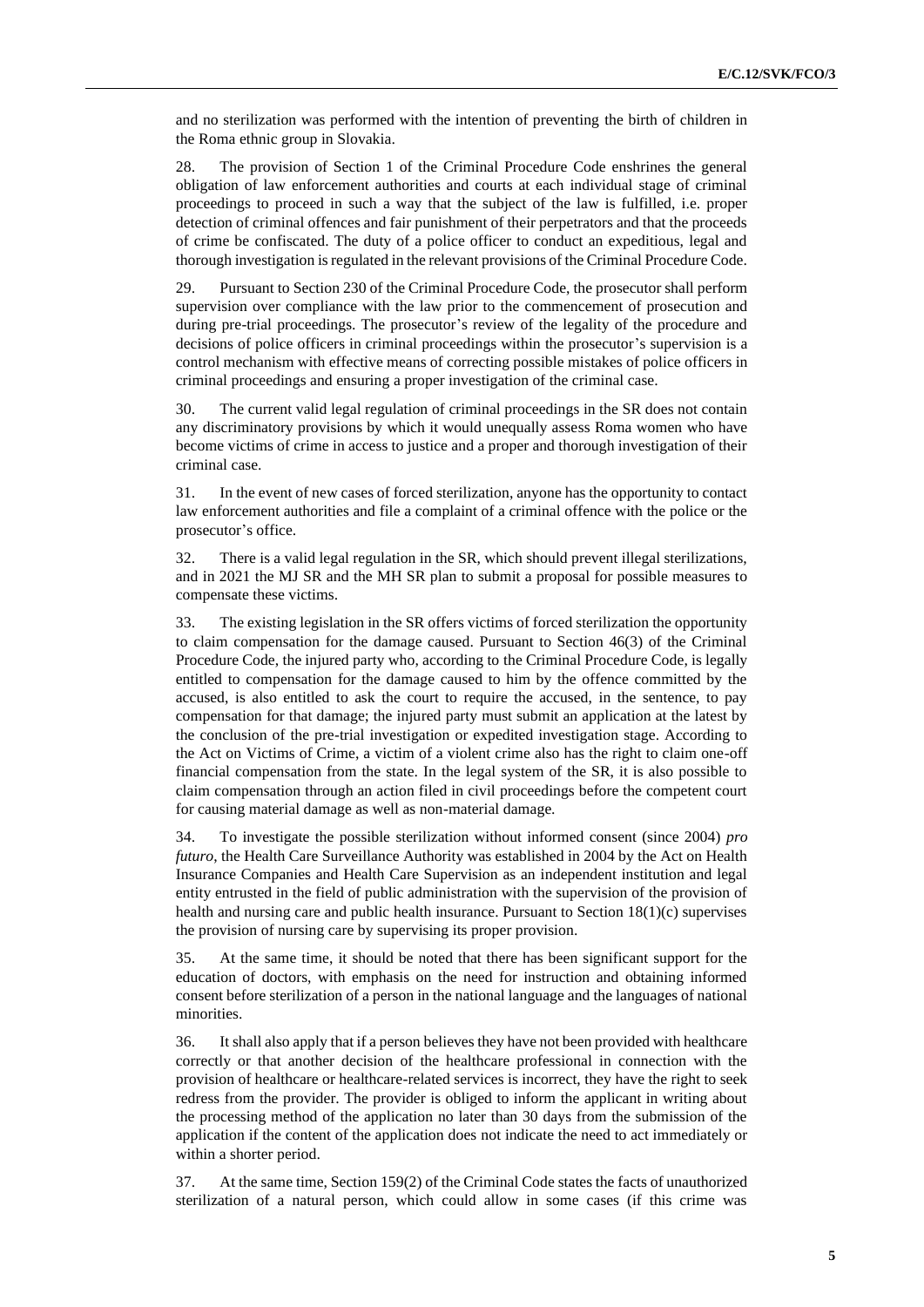committed by violence) compensation for damage to health under the Act on Victims of Crime.

38. Another available means of legal reparation is the filing of an action for the protection of personality pursuant to Section 11 et seq. of the Civil Code and subsequently the filing of a complaint with the Constitutional Court of the SR pursuant to Art. 127(1) of the Constitution of the SR, unless another court decides on the protection of these rights and freedoms.

## **III. Follow-up information relating to paragraph 51 of the concluding observations**

39. With effect from 1 January 2020, Act No. 381/2019 Coll. amending the Act on Education provide adjustments concerning the contribution to improving the conditions for education and training of pupils from socially disadvantaged backgrounds (hereinafter "SDB"). The scope of the teacher's assistant or social pedagogue in primary school was adjusted where for every 50 pupils from the SDB one teacher's assistant or one social pedagogue is provided.

40. On 27 June 2019, the National Council of the SR approved Act No. 209/2019 Coll. amending the Act on Education. This Act introduces compulsory pre-primary education for five-year-old children with effect from 1 January 2021. This regulation aimed to address the education of children from the SDB as soon as possible with an emphasis on MRC children and to integrate MRC children into society, to acquire basic hygienic and social standards and to acquire basic study skills.

41. The Ministry of Education, Science, Research and Sport of the SR (hereinafter "MESRS SR"), through directly managed organizations, organized educational events focused on professional development in the field of counselling attended by 556 pedagogical employees. Educational events were implemented online to increase the competencies of pedagogical and professional staff to take into account the specific educational needs of students from MRC/SDB. In 2020, it prepared more than 80 professional materials, more than 30 of which directly or indirectly concerned the support of the smooth transition of pupils from MRC/SDB from primary school to secondary school.

As part of increasing the qualification of teaching the Roma language, literature and realities, the MESRS SR provides a subsidy to public universities for the implementation of study programs created by universities. These also set out the task of implementing continuous education for teachers and teaching assistants using Roma language as a support language in teaching.

43. By the Resolution of the Government of the SR No. 181 of 7 April 2021, the Strategy for Equality, Inclusion and Roma Participation until 2030 (hereinafter "Strategy") was approved, which is a framework strategic document and at the level of priorities defines the direction of public policies in order to achieve visible change in the field of Roma equality and inclusion.

44. Segregation and unequal treatment of children from the MRC environment is addressed in specific objective No. 4 Systematically prevent, mitigate and eliminate manifestations of segregation in the educational process at all levels of the education system.

45. The fulfilment of the global target and sub-targets is monitored through specific indicators that are part of the action plan for education. The MESRS SR is a cooperating subject in the creation of an action plan for the priority area of education.

46. As part of the prepared strategy, the Office of the Plenipotentiary of the Government of the SR for Roma Communities (hereinafter "the GOPRC") is negotiating with directly managed organizations of the MESRS SR on the application of measure No. 4.3 of the Action Plan Increase the access of MRC pupils to mainstream education by supporting the transformation of the special stream of education.

47. A prerequisite for the success and effective implementation of the global goal and sub-goals of the Education strategy is the implementation, which requires a supra-ministerial